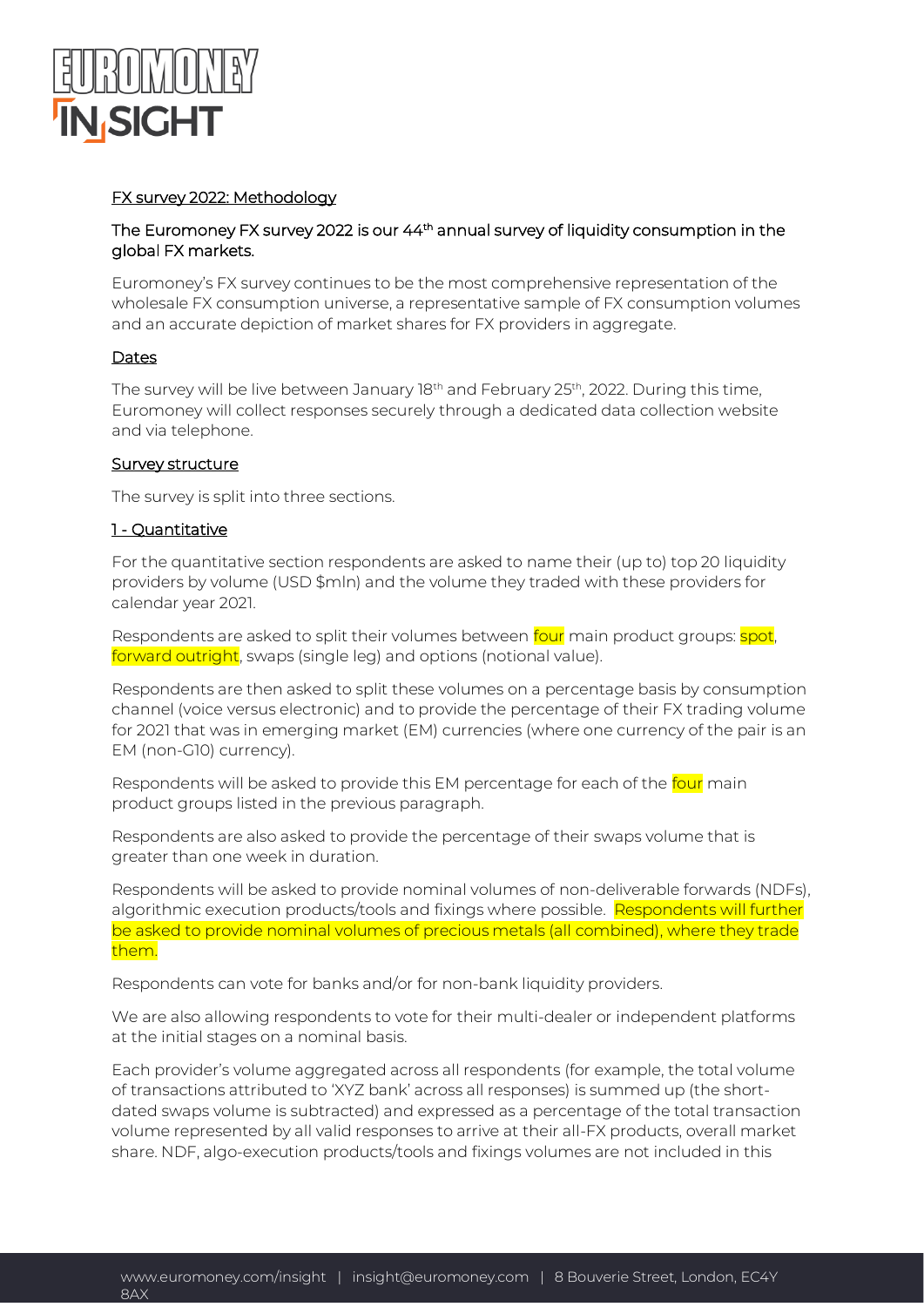

calculation as they are already captured in the spot and forward outright volume submitted.

All other market share calculations are arrived at by summing each provider's aggregated volume across a particular client type, client geography, product type or consumption channel.

# 2 - Qualitative

The second section of the survey is qualitative and produces rankings of various aspects of the FX providers' services.

Respondents are asked to rate their providers on a variety of customer-service metrics, product areas and ancillary services.

The importance of these factors is cross-referenced with the assessment given of the providers to calculate a score that the ranking is based upon.

Each client segment (eg. non-financial corporations) is only able to vote on relevant qualitative categories.

# 3 – Market outlook

The third section covers the market outlook: We invite clients to answer questions about their use of FX and their views on key issues affecting the markets.

Please note: the second and third parts of the survey are optional. While we very much appreciate clients' participation in these areas, we can accept ballots that only have the quantitative portion filled in.

# Excluded ballots

Euromoney excludes responses deemed invalid for the following reasons, for the avoidance of doubt the below exclusions apply to the ENTIRE submitted ballot:

1. Responses that do not include an annual total volume number for the respondent organization, cannot count towards any of the rankings in the survey, including qualitative rankings, and are discarded.

2. Captive votes and votes representing internal transaction flows are excluded in the survey.

This includes votes cast by:

- Private banks that are part of banking groups with a market-making FX business.
- Internal bank treasuries.
- FX and non-FX trading desks.
- Tax/restructuring units.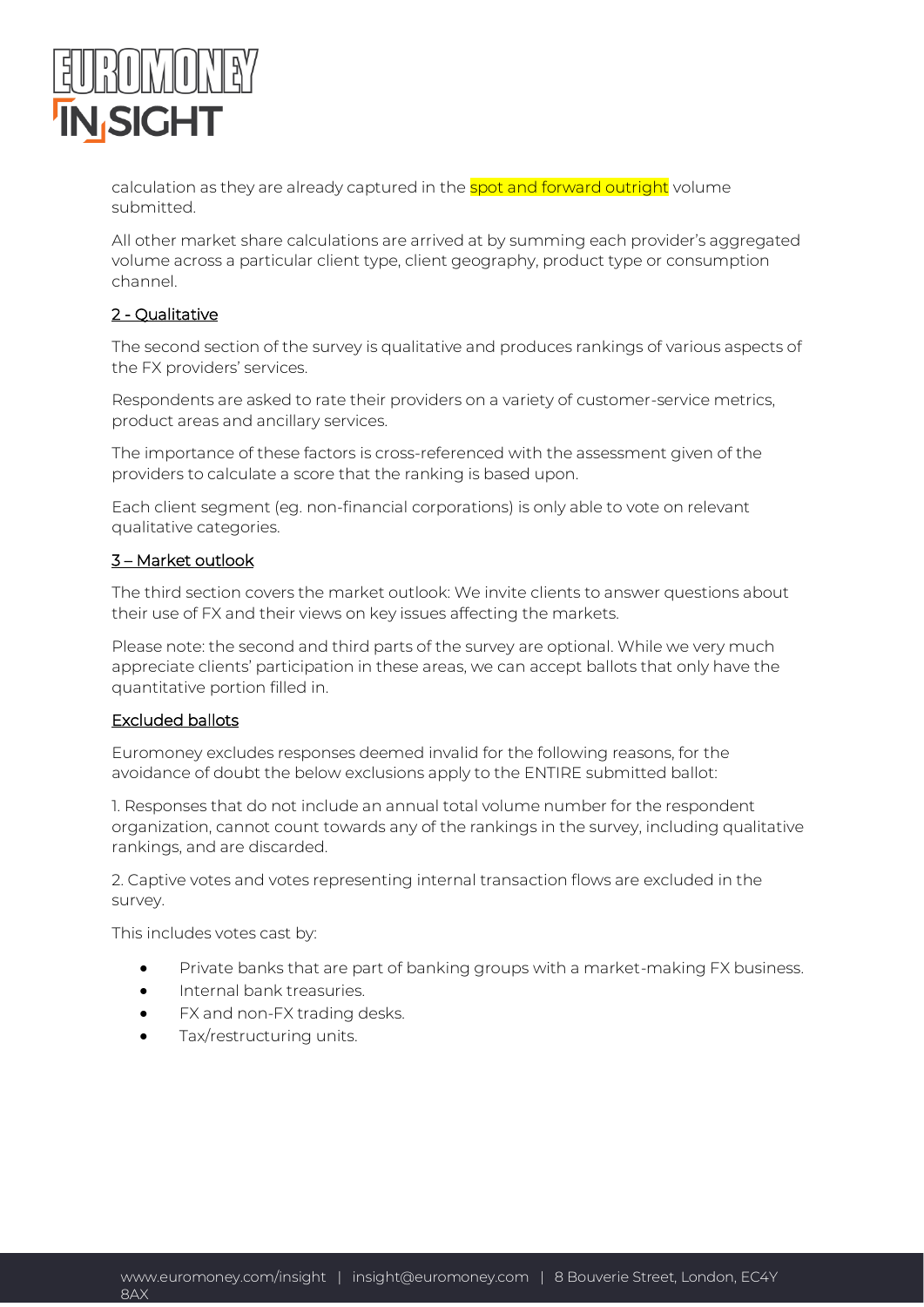

Additionally, votes are not included in the survey where:

- FX service providers cast votes for themselves.
- Euromoney does not receive confirmation from the respondent of their identity.
- An individual respondent submits more than one ballot, and we cannot resolve the duplication.
- A respondent's volume is duplicating that of a colleague's from the same institution.

### Survey process and methodology

Liquidity providers can contact clients about the survey, but only under the following conditions:

- Contact: Before and throughout the polling period. For the avoidance of doubt, these communications should be 'soft-touch', such as e-mail and/or other electronic messaging systems and not be organised telephone-based campaigns.
- Neutrality: Liquidity providers can encourage clients to vote in the survey. However, they cannot incite clients to vote specifically for them. We closely monitor voter activity and undertake a rigorous vote-verification process.
- Volumes: Liquidity providers are welcome to provide clients with their trading volumes to help them complete the survey.
- Reaction: Should we receive any complaints from respondents who feel that the communication is excessive, we will contact the offending provider to inform them and may take punitive measures to address this.

Since 2018, short-dated swap volumes will not be included in the final volumes that determine the rankings. We will still collect this data: firstly, so that it can be accurately excluded; and secondly, so that we can monitor the extent of these volumes in the market.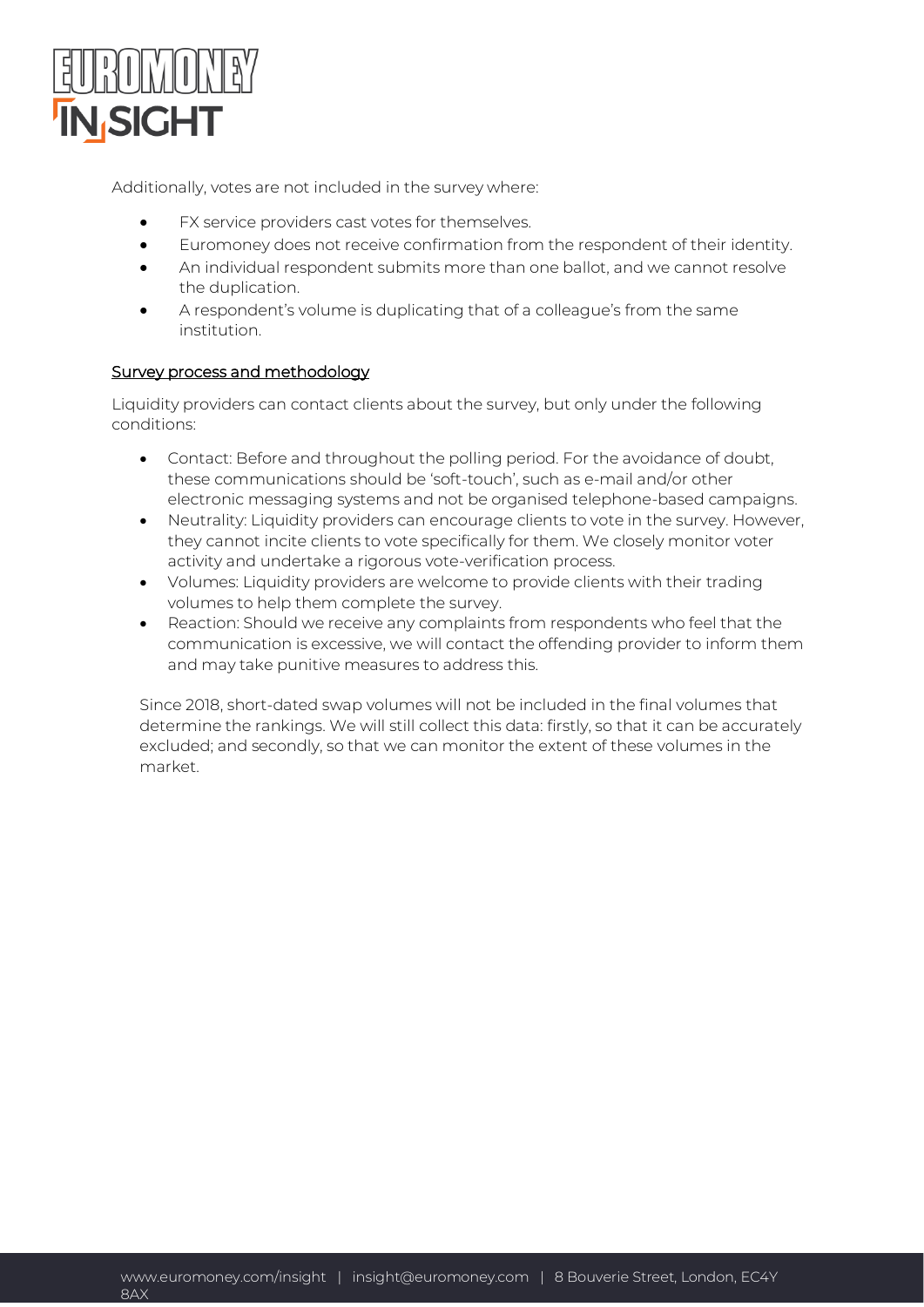

### Volume definitions

### What Euromoney collects from respondents

The Euromoney FX survey collects trading volumes and qualitative assessments of providers from survey respondents.

The volumes it requests from respondents are:

**EXPERIGHTER Annual FX trading volume of previous calendar year** 

Per provider:

- Spot
	- percent that is electronic
- Forward outrights
	- percent that is electronic
- Swaps (single leg)
	- percent that is electronic
- Options (notional)
	- percent that is electronic
- percentage of each of the above products that involves EM currencies (minimum one side of the trade being any non G10 currency)
- Non-deliverable forwards
- Execution algorithm
- Fixings
- Precious metals volume (combined)

#### Eligible FX products

Euromoney defines FX products as the below, executed in any currency pair:

- Spot FX
- Forward FX
- FX swaps\*
- FX options

#### Products that Euromoney does NOT consider to be FX:

- **•** Cross-currency swaps
- Interest-rate swaps
- Interest-rate options/ swap options
- FX futures